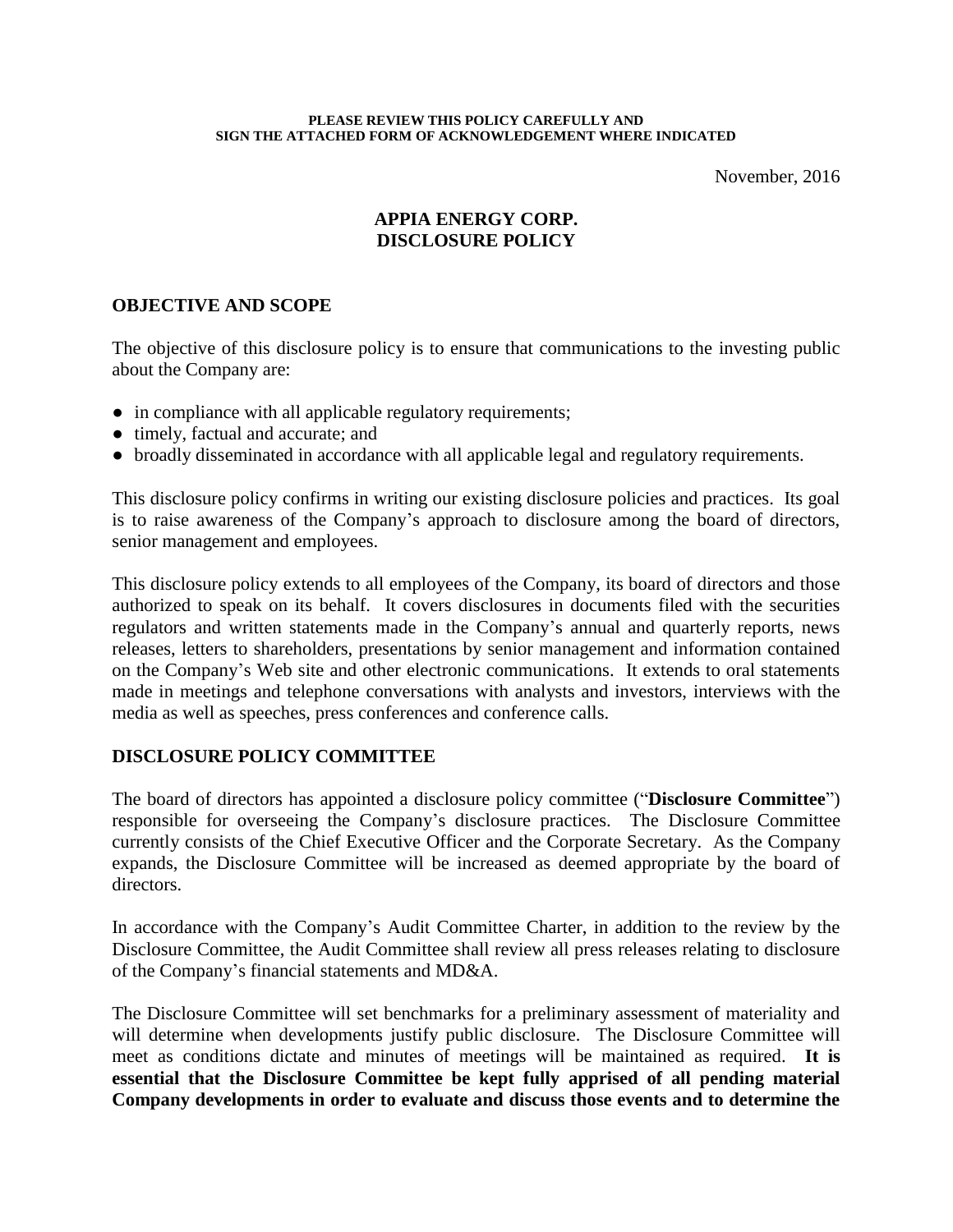**appropriateness and timing for public release of information.** If it is deemed that the information should remain confidential, the Disclosure Committee will determine how that inside information will be controlled.

The Disclosure Committee will review and update, if necessary, this disclosure policy on an annual basis or as needed to ensure compliance with changing regulatory requirements. The Disclosure Committee will report to the board of directors on an annual basis.

# **PRINCIPLES OF DISCLOSURE OF MATERIAL INFORMATION**

Material information is any information relating to the business and affairs of the Company that results in, or would reasonably be expected to result in, a significant change in the market price or value of the Company's securities or that would reasonably be expected to have a significant influence on a reasonable investor's investment decisions.

Examples of information or events that are likely to require disclosure include:

- 1. exploration results;
- 2. changes in relation to directors and senior officers;
- 3. changes in control of share ownership of the Company;
- 4. public or private issuances of securities;
- 5. amendments to the Company's share capital;
- 6. significant litigation;
- 7. mergers, acquisitions, dispositions, joint ventures or a material change in assets;
- 8. significant developments in new projects or ventures; and
- 9. material information affecting joint venture partners.

Where there is any doubt as to whether information constitutes material information, the Disclosure Committee will assess the circumstances with the board of directors and, if necessary, seek external professional advice.

In complying with the requirement to disclose forthwith all material information under applicable laws and stock exchange rules, the Company will adhere to the following basic disclosure principles:

- 1. Material information will be publicly disclosed immediately via news release.
- 2. In certain circumstances, the Disclosure Committee may determine that such disclosure would be unduly detrimental to the Company (for example if release of the information would prejudice negotiations in a corporate transaction), in which case the information will be kept confidential until the Disclosure Committee determines it is appropriate to publicly disclose. In such circumstances, the Disclosure Committee will cause a confidential material change report to be filed with the applicable securities regulators, and will periodically (at least every 10 days) review its decision to keep the information confidential (also see 'Rumours').
- 3. Disclosure must include any information the omission of which would make the rest of the disclosure misleading (half truths are misleading).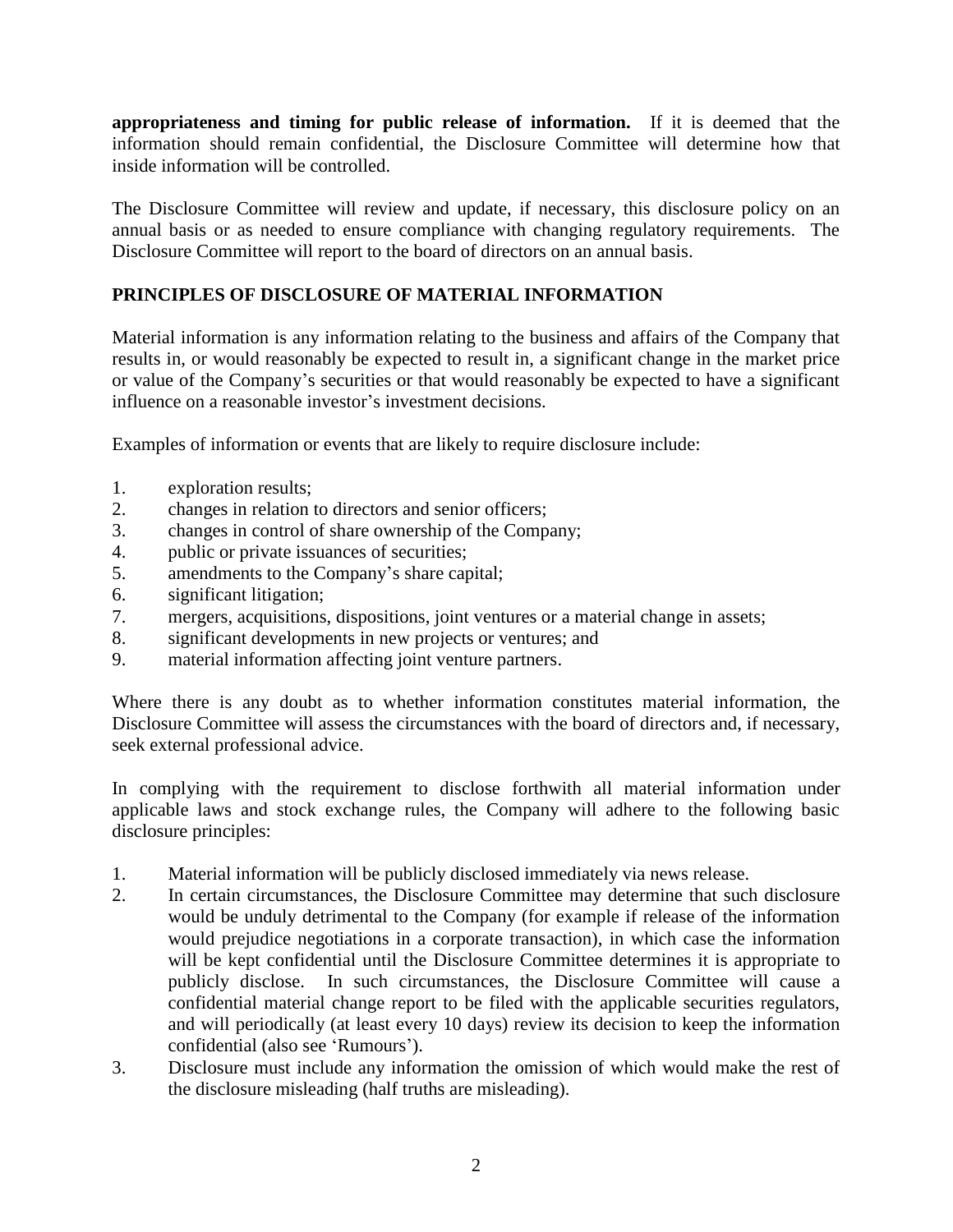- 4. Unfavourable material information must be disclosed as promptly and completely as favourable information.
- 5. No selective disclosure. Previously undisclosed material information must not be disclosed to selected individuals (for example, in an interview with an analyst or in a telephone conversation with an investor). If previously undisclosed material information has been inadvertently disclosed to an analyst or any other person not bound by an express confidentiality obligation, such information must be broadly disclosed immediately via news release.
- 6. Disclosure on the Company's Web site alone does not constitute adequate disclosure of material information.
- 7. Disclosure must be corrected immediately if the Company subsequently learns that earlier disclosure by the Company contained a material error at the time it was given.

# **REVIEW OF DOCUMENTS**

The Disclosure Committee will review all communications to the market to ensure that they are full and accurate and comply with all of the obligations of the Company. Such communications include news releases, analyst, investor and other presentations, prospectuses and other offering documents and other corporate publications.

# **TRADING RESTRICTIONS AND BLACKOUT PERIODS**

The Company has implemented an insider trading policy which governs trading restrictions and blackout periods. All employees, directors and officers are required to become familiar with this policy.

## **MAINTAINING CONFIDENTIALITY**

Any employee privy to confidential information is prohibited from communicating such information to anyone else, unless it is necessary to do so in the course of business. Efforts will be made to limit access to such confidential information to only those who need to know the information and such persons will be advised that the information is to be kept confidential.

Communication by e-mail leaves a physical track of its passage that may be subject to later decryption attempts. All confidential information being transmitted over the Internet must be secured by the strongest encryption and validation methods available. Where possible, employees should avoid using e-mail to transmit confidential information.

Outside parties privy to undisclosed material information concerning the Company will be told that they must not divulge such information to anyone else, other than in the necessary course of business and that they may not trade in the Company's securities until the information is publicly disclosed. Such outside parties will confirm their commitment to non-disclosure in the form of a written confidentiality agreement.

In order to prevent the misuse or inadvertent disclosure of material information, the procedures set forth below should be observed at all times: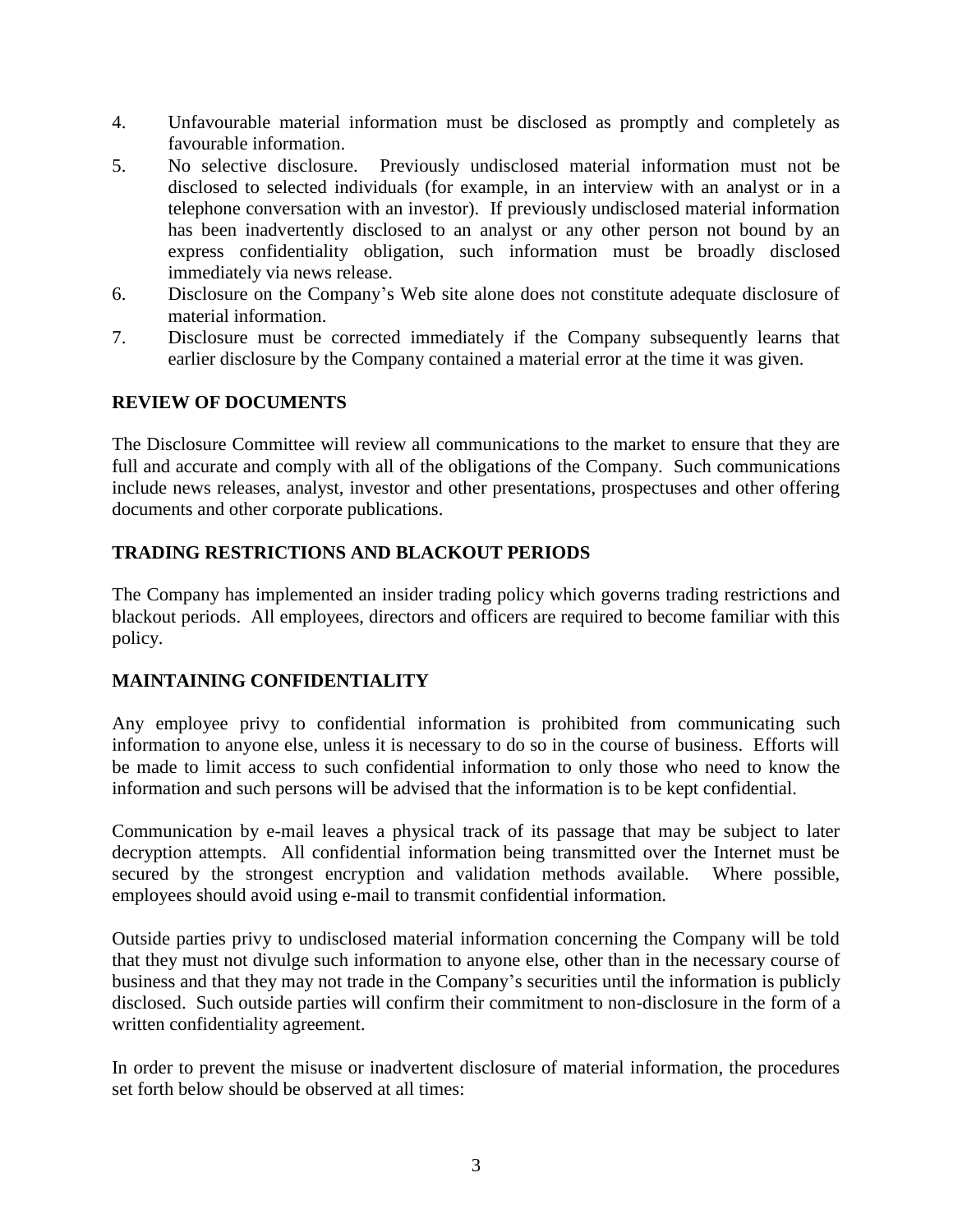- 1. Documents and files containing confidential information should be kept in a safe place to which access is restricted to individuals who "need to know" that information in the necessary course of business and code names should be used if necessary.
- 2. Confidential matters should not be discussed in places where the discussion may be overheard, such as elevators, hallways, restaurants, airplanes or taxis.
- 3. Confidential matters should not be discussed on wireless telephones or other wireless devices.
- 4. Confidential documents should not be read or displayed in public places and should not be discarded where others can retrieve them.
- 5. Employees must ensure they maintain the confidentiality of information in their possession outside of the office as well as inside the office.
- 6. Transmission of documents by electronic means, such as by fax or directly from one computer to another, should be made only where it is reasonable to believe that the transmission can be made and received under secure conditions.
- 7. Unnecessary copying of confidential documents should be avoided and documents containing confidential information should be promptly removed from conference rooms and work areas after meetings have concluded. Extra copies of confidential documents should be shredded or otherwise destroyed.
- 8. Access to confidential electronic data should be restricted through the use of passwords.

## **DESIGNATED SPOKESPERSONS**

The Company designates a limited number of spokespersons responsible for communication with the investment community, regulators or the media. The Chief Executive Officer shall be the official spokesperson for the Company. Individuals holding this office may, from time to time, designate others within the Company to speak on behalf of the Company as back-ups or to respond to specific inquiries.

Employees who are not authorized spokespersons must not respond under any circumstances to inquiries from the investment community, the media or others, unless specifically asked to do so by an authorized spokesperson. All such inquiries shall be referred to the Chief Executive Officer.

#### **NEWS RELEASES**

Once the Disclosure Committee determines that a development is material, it will authorize the issuance of a news release, unless the Disclosure Committee determines that such developments must remain confidential for the time being, appropriate confidential filings are made and control of that inside information is instituted. Should a material statement inadvertently be made in a selective forum, the Company will immediately issue a news release in order to fully disclose that information.

**If the stock exchange upon which shares of the Company are listed is open for trading at the time of a proposed announcement, prior notice of a news release announcing material information must be provided to the market surveillance department when required to enable a trading halt, if deemed necessary by the stock exchange.**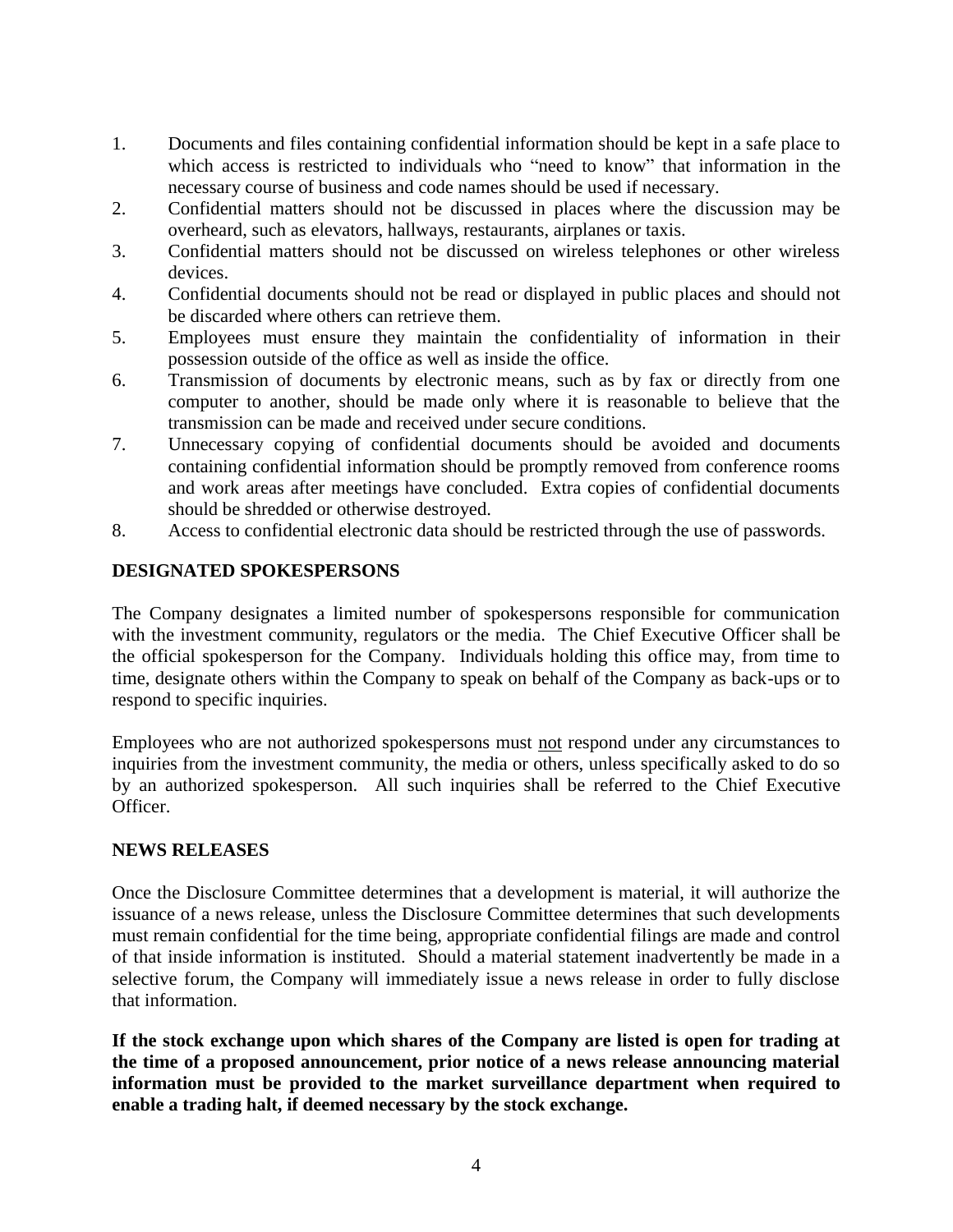Annual and interim financial results will be publicly released immediately following board approval of the financial statements.

News releases will be disseminated through an approved news wire service that provides simultaneous national and/or international distribution. News releases will be transmitted to all stock exchange members, relevant regulatory bodies, major business wires, national financial media and the local media in areas where the Company has its headquarters and operations.

News releases will be posted on the Company's Web site immediately after release over the news wire. The news release page of the Web site shall include a notice that advises the reader that the information posted was accurate at the time of posting, but may be superseded by subsequent news releases.

## **CONFERENCE CALLS**

Conference calls will be held for major corporate developments as the Disclosure Committee may so determine from time to time, whereby discussion of key aspects is accessible simultaneously to all interested parties, some as participants by telephone and others in a listenonly mode by telephone or via a webcast over the Internet. The call will be preceded by a news release containing all relevant material information. At the beginning of the call, a Company spokesperson will provide appropriate cautionary language with respect to any forward-looking information and direct participants to publicly available documents containing the assumptions, sensitivities and a full discussion of the risks and uncertainties.

The Company will provide advance notice of the conference call and webcast by issuing a news release announcing the date and time and providing information on how interested parties may access the call and webcast. In addition, the Company may send invitations to analysts, institutional investors, the media and others invited to participate. Any non-material supplemental information provided to participants will also be posted to the Web site for others to view. A tape recording of the conference call and/or an archived audio webcast on the Internet will be made available following the call for a minimum of 30 days, for anyone interested in listening to a replay.

The Disclosure Committee will hold a debriefing meeting immediately after the conference call and if such debriefing uncovers selective disclosure of previously undisclosed material information, the Company will immediately disclose such information broadly via news release.

#### **RUMOURS**

The Company does not comment, affirmatively or negatively, on rumours. This also applies to rumours on the Internet. The Company's spokespersons will respond consistently to those rumours, saying, "It is our policy not to comment on market rumours or speculation." Should the stock exchange request that the Company make a definitive statement in response to a market rumour that is causing significant volatility in the stock, the Disclosure Committee will consider the matter and decide whether to make a policy exception. If the rumour is true in whole or in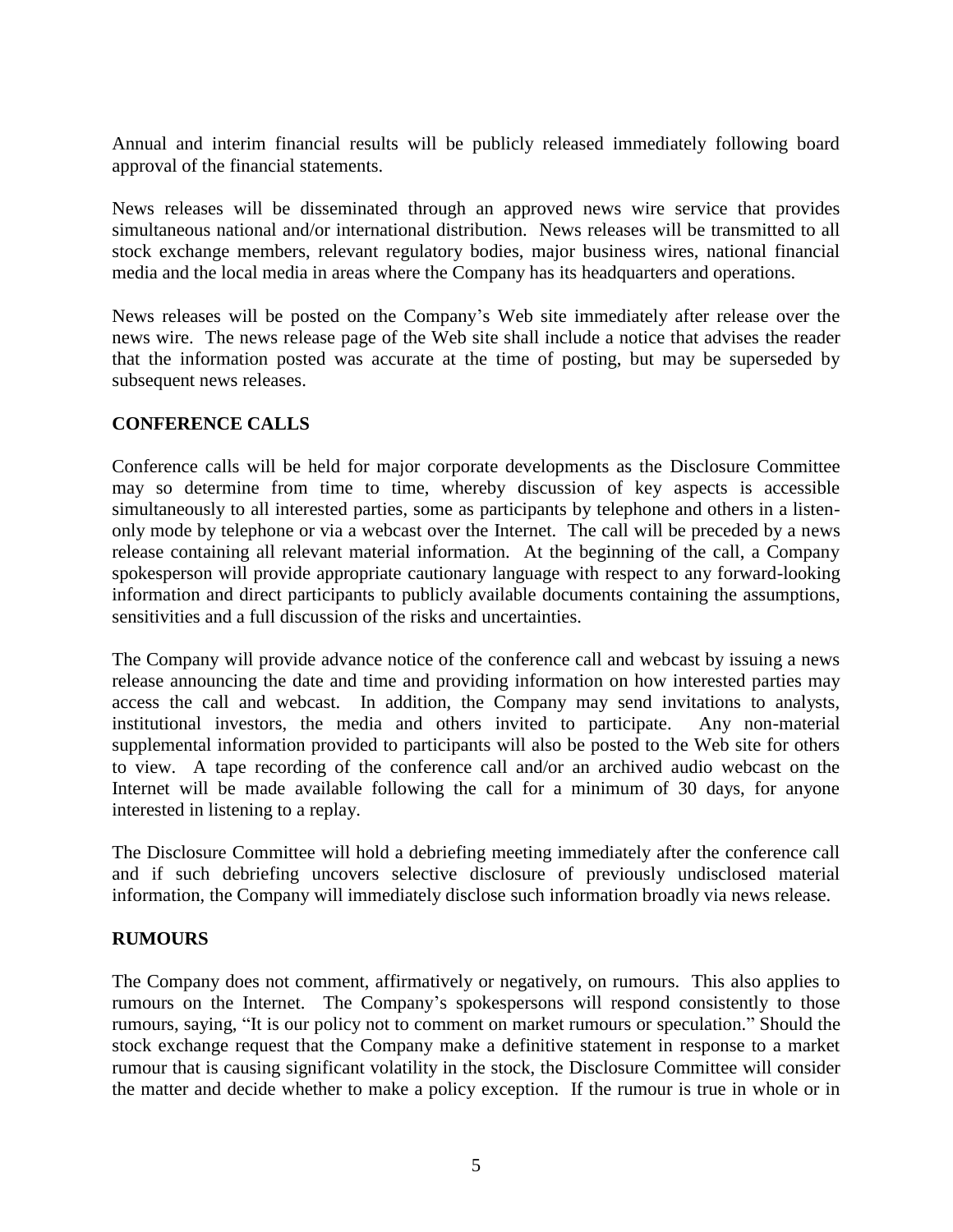part, the Company will immediately issue a news release disclosing the relevant material information.

## **CONTACTS WITH ANALYSTS, INVESTORS AND THE MEDIA**

Disclosure in individual or group meetings does not constitute adequate disclosure of information that is considered material non-public information. If the Company intends to announce material information at an analyst or shareholder meeting or a press conference or conference call, the announcement must be preceded by a news release.

The Company recognizes that meetings with analysts and significant investors are an important element of the Company's investor relations program. The Company will meet with analysts and investors on an individual or small group basis as needed and will initiate contacts or respond to analyst and investor calls in a timely, consistent and accurate fashion in accordance with this disclosure policy.

The Company will provide only non-material information through individual and group meetings, in addition to regular publicly disclosed information, recognizing that an analyst or investor may construct this information into a mosaic that could result in material information. The Company cannot alter the materiality of information by breaking down the information into smaller, non-material components.

The Company will maintain a 'frequently asked questions' section on its Web site when it deems it appropriate in order to provide the same sort of detailed, non-material information to individual investors or reporters that it has provided to analysts and institutional investors.

Spokespersons will keep notes of telephone conversations with analysts and investors and where practicable more than one Company representative will be present at all individual and group meetings. A debriefing will be held after such meetings and if such debriefing uncovers selective disclosure of previously undisclosed material information, the Company will immediately disclose such information broadly via news release.

## **REVIEWING ANALYST DRAFT REPORTS AND MODELS**

It is the Company's policy to review, upon request, analysts' draft research reports or models. The Company will review the report or model for the purpose of pointing out errors in fact based on publicly disclosed information. It is the Company's policy, when an analyst inquires with respect to his/her estimates, to question an analyst's assumptions if the estimate is a significant outlier among the range of estimates and/or the Company's published earnings guidance. The Company will limit its comments in responding to such inquiries to non material information. The Company will not confirm, or attempt to influence, an analyst's opinions or conclusions and will not express comfort with the analyst's model and earnings estimates.

In order to avoid appearing to "endorse" an analyst's report or model, the Company will provide its comments orally or will attach a disclaimer to written comments to indicate the report was reviewed only for factual accuracy.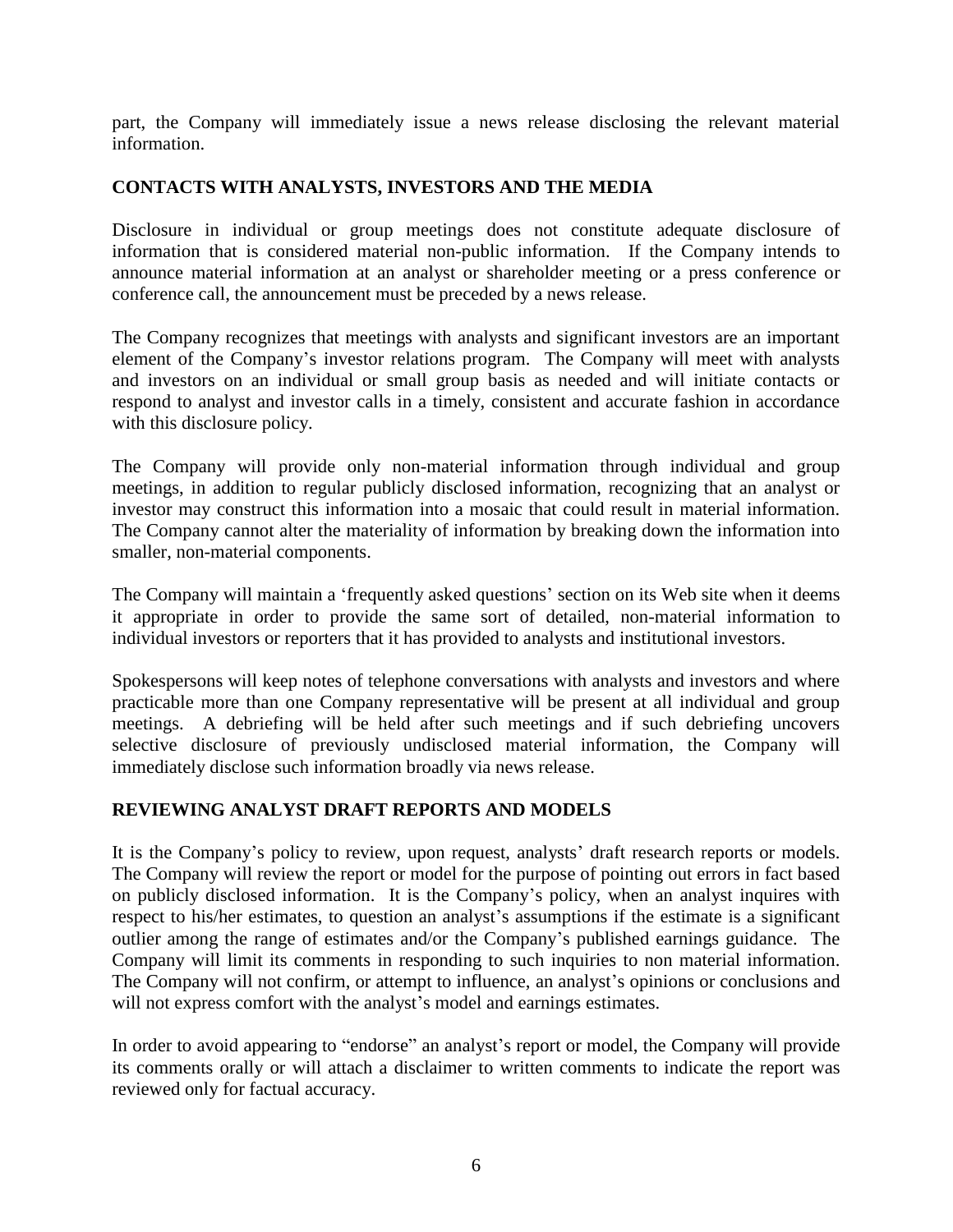## **DISTRIBUTING ANALYST REPORTS**

Analyst reports are proprietary products of the analyst's firm. The Company may post on its Web site a complete list, regardless of the recommendation, of all the investment firms and analysts who provide research coverage on the Company. If provided, such list will not include links to the analysts' or any other third party Web sites or publications. Re-circulating a report by an analyst may be viewed as an endorsement by the Company of the report. For these reasons, the Company will not provide analyst reports through any means to persons outside of the Company or to employees of the Company, including posting such information on its Web site, unless the complete list of analysts' reports is also provided.

## **FORWARD-LOOKING INFORMATION**

Should the Company elect to disclose forward-looking information ("**FLI**") in continuous disclosure documents, speeches, conference calls, etc., the following guidelines will be observed.

- 1. The information, if deemed material, will be broadly disseminated via news release, in accordance with this disclosure policy.
- 2. The information will be clearly identified as forward looking.
- 3. The Company will identify all material assumptions used in the preparation of the forward-looking information.
- 4. The information will be accompanied by a statement that identifies, in very specific terms, the risks and uncertainties that may cause the actual results to differ materially from those projected in the statement, including a sensitivity analysis to indicate the extent to which different business conditions from the underlying assumptions may affect the actual outcome.
- 5. The information will be accompanied by a statement that disclaims the Company's intention or obligation to update or revise the FLI, whether as a result of new information, future events or otherwise, except as may be required by law. Notwithstanding this disclaimer, should subsequent events prove past statements about current trends to be materially off target, the Company may choose to issue a news release explaining the reasons for the difference. In this case, the Company will update its guidance on the anticipated impact on revenue and earnings (or other key metrics).

If the Company has issued a forecast or projection in connection with an offering document covered by applicable securities laws, the Company will update that forecast or projection periodically, as required by applicable securities laws.

#### **MANAGING EXPECTATIONS**

The Company will try to ensure, through its regular public dissemination of quantitative and qualitative information, that analysts' estimates are in line with the Company's own expectations. The Company will not confirm, or attempt to influence, an analyst's opinions or conclusions and will not express comfort with analysts' models and earnings estimates.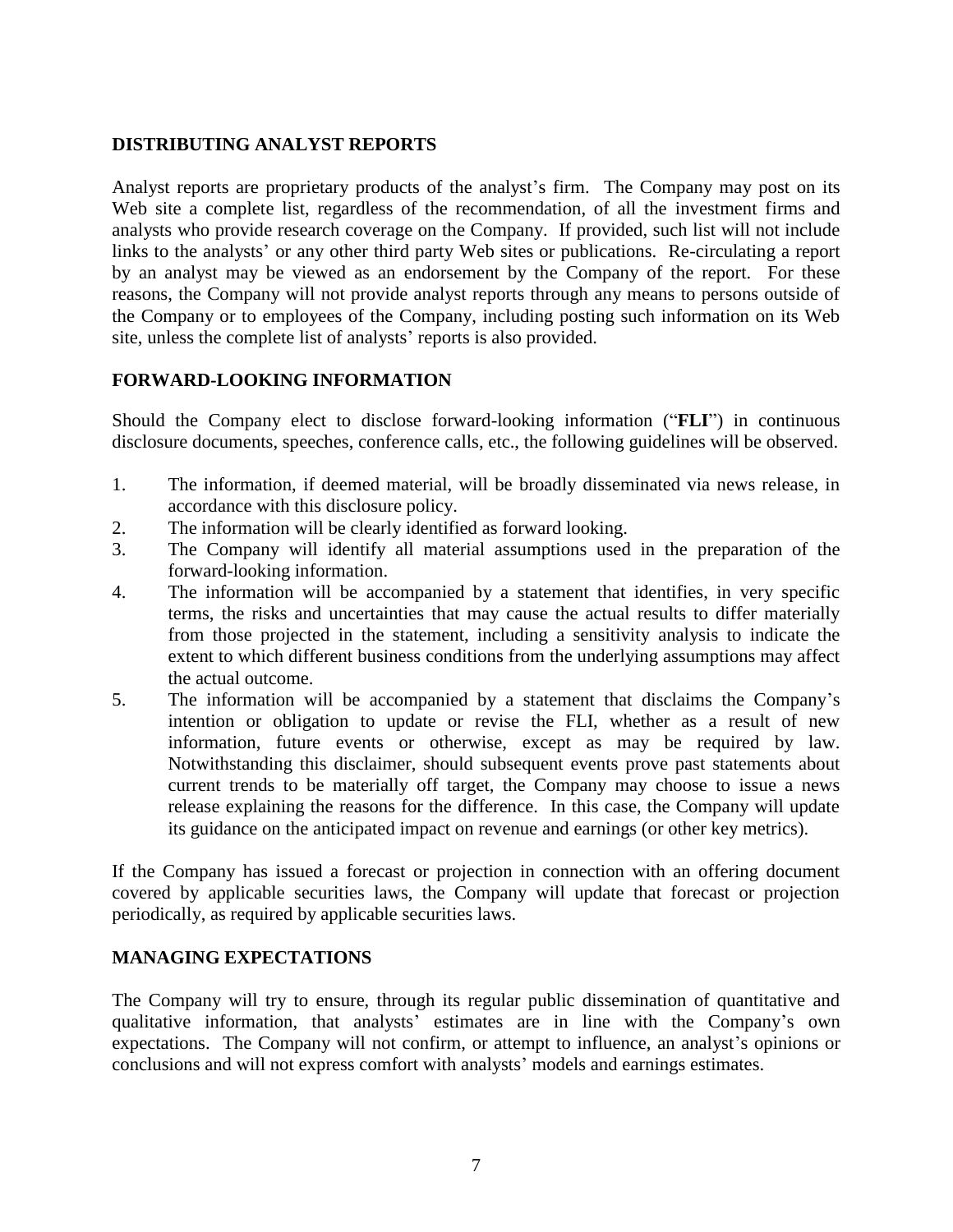If the Company has determined that it will be reporting results materially below or above publicly held expectations, it will disclose this information in a news release in order to enable discussion without risk of selective disclosure.

## **QUIET PERIODS**

In order to avoid the potential for selective disclosure or even the perception or appearance of selective disclosure, the Company will observe quiet periods as the Disclosure Committee may so determine from time to time, during which the Company will not initiate or participate in any meetings or telephone contacts with analysts and investors and no forward looking statements will be provided to anyone, other than responding to unsolicited inquiries concerning factual matters. The quiet period procedures will be utilized whenever there are significant undisclosed material developments which are pending.

## **DISCLOSURE RECORD**

The Chief Executive Officer will maintain for a minimum of five years a file containing all public information about the Company, including continuous disclosure documents, news releases, analysts' reports, transcripts or tape recordings of conference calls, debriefing notes, notes from meetings and telephone conversations with analysts and investors, and newspaper articles.

## **RESPONSIBILITY FOR ELECTRONIC COMMUNICATIONS**

This disclosure policy also applies to electronic communications. Accordingly, officers and personnel responsible for written and oral public disclosures shall also be responsible for electronic communications.

The Chief Executive Officer is responsible for updating the investor relations section of the Company's Web site and is responsible, along with the general counsel, for monitoring all Company information placed on the Web site to ensure that it is accurate, complete, up-to-date and in compliance with relevant securities laws.

The Disclosure Committee must approve all links from the Company Web site to a third party Web site. Any such links will include a notice that advises the reader that he or she is leaving the Company's Web site and that the Company is not responsible for the contents of the other site.

Investor relations material shall be contained within a separate section of the Company's Web site and shall include a notice that advises the reader that the information posted was accurate at the time of posting, but may be superceded by subsequent disclosures. All data posted to the Web site, including text and audiovisual material, shall show the date such material was issued. Any material changes in information must be updated immediately. The Company's Information Technology Consultant/Employee responsible for updating the Company Web site will maintain a log indicating the date that material information is posted and/or removed from the investor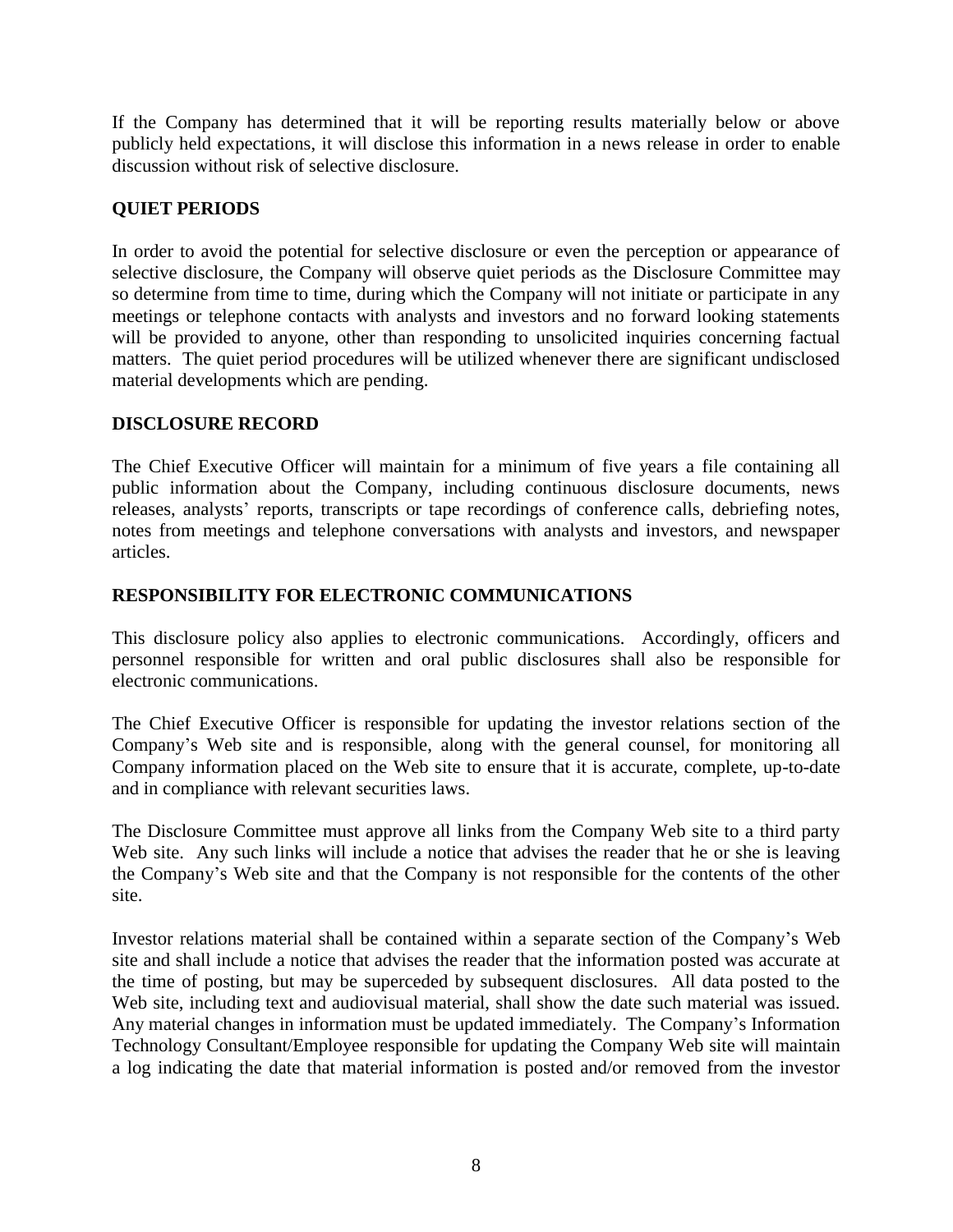relations Web site. The minimum retention period for material corporate information on the Web site shall be two years.

Disclosure on the Company's Web site alone does not constitute adequate disclosure of information that is considered material non-public information. Any disclosures of material information on its Web site will be preceded by the issuance of a news release

The Chief Executive Officer shall also be responsible for responses to electronic inquiries. Only public information or information which could otherwise be disclosed in accordance with this disclosure policy shall be utilized in responding to electronic inquiries.

## **Chat Rooms**

In order to ensure that no material undisclosed information is inadvertently disclosed, employees are prohibited from participating in Internet chat rooms or newsgroup discussions on matters pertaining to the Company's activities or its securities. Employees who encounter a discussion pertaining to the Company should advise the Chief Executive Officer immediately, so the discussion may be monitored.

## **COMMUNICATION AND ENFORCEMENT**

This disclosure policy extends to all employees of the Company, its board of directors and authorized spokespersons. New directors, officers and employees will be provided with a copy of this disclosure policy and will be educated about its importance. This disclosure policy will be circulated to all employees on an annual basis and whenever changes are made.

Any employee who violates this disclosure policy may face disciplinary action up to and including termination of his or her employment with the Company without notice. The violation of this disclosure policy may also violate certain securities laws. If it appears that an employee may have violated such securities laws, the Company may refer the matter to the appropriate regulatory authorities, which could lead to penalties, fines or imprisonment.

#### **ACKNOWLEDGEMENT**

All employees, directors, officers and those authorized to speak on behalf of the Company shall sign, date and return an Acknowledgement in the form annexed hereto as **Schedule "A"**.

#### **Policy history**

| Established:      | February, 2012                                  |
|-------------------|-------------------------------------------------|
| Last review:      | November, 2016                                  |
| Review frequency: | As deemed appropriate by the Board of Directors |

S:\88\88757-APPIA\Corporate Governance\Nov 2016\Appia Disclosure Policy.doc